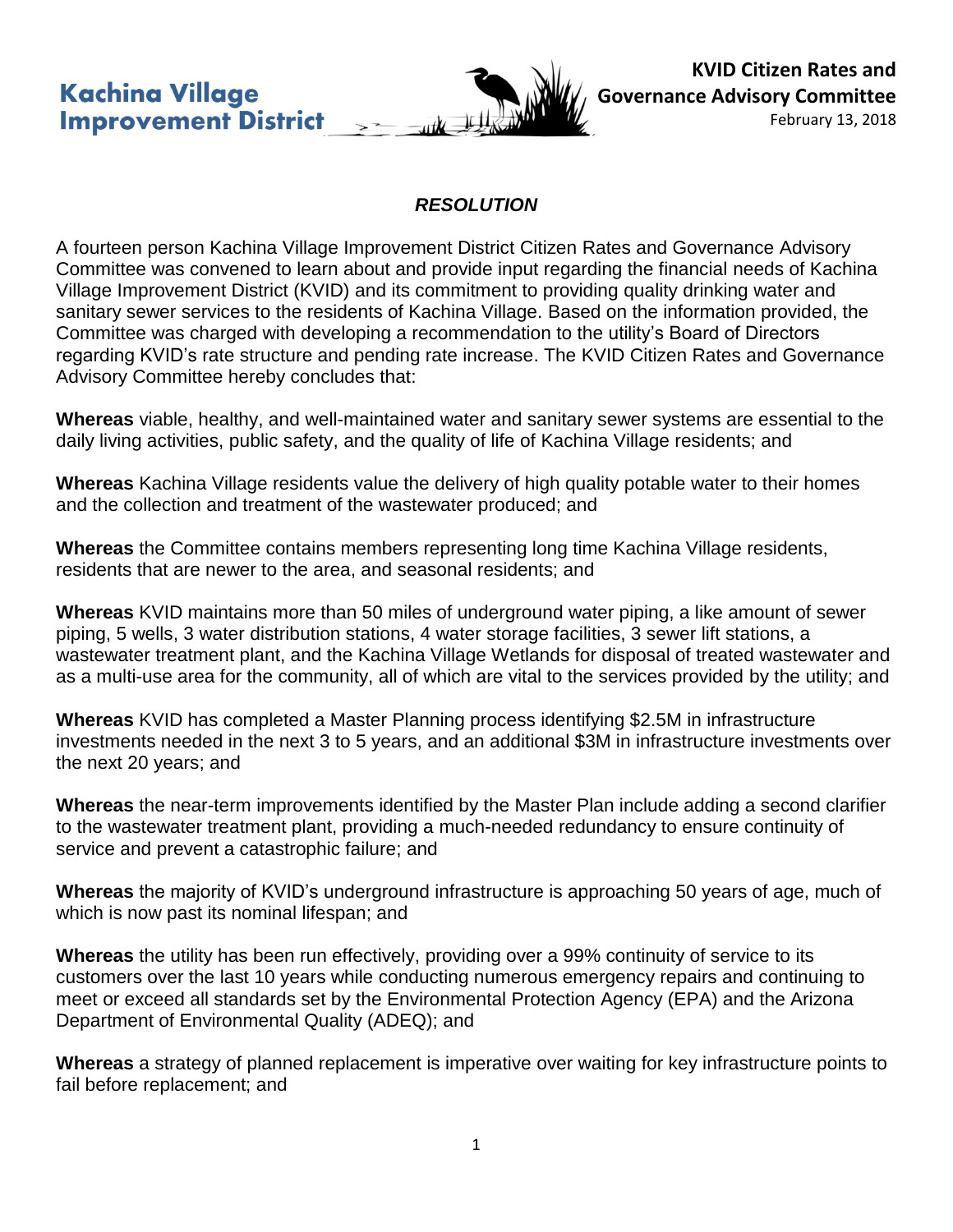## **Kachina Village Improvement District**



**KVID Citizen Rates and Governance Advisory Committee**

February 13, 2018

**Whereas** any new development or added connections to KVID's water and/or sewer system will be funded by future developers, builders, and/or the property owners of any new development, paying any costs needed for infrastructure improvement as well as paying the going rate for each new connection, in order to avoid placing any added costs on current Kachina Village residents; and

**Whereas** KVID has pursued efficiencies where possible including: reducing electrical consumption, reducing sludge handling costs, increasing data collection to improve decision making, and providing leak monitoring for its customers; and

**Whereas** ongoing operational costs along with needed investment in the utility's infrastructure lead to a situation where utility costs are exceeding revenues resulting in a growing deficit; and

**Whereas** this ongoing cost vs. revenue deficit is projected to deplete the utility's financial reserves by 2022, assuming that there are no unexpected failures or expenses, and requiring a significant rate increase to eliminate this deficit; and

**Whereas** a rate increase for the utility has not been enacted in more than 12 years; and

**Whereas** the Committee had the opportunity to review several Revenue Requirement and Rate Model scenarios and their potential impacts on the utility and residents; and

**Whereas** the Financing Revenue Requirement scenario results in a more moderate increase to the costs of services; and

**Whereas** the Financing Revenue Requirement scenario results in a more rapid implementation of critical infrastructure investment; and

**Whereas** the Financing Revenue Requirement scenario results in a more stable fund balance for the utility over time; and

**Whereas** the Financing Revenue Requirement scenario allows the costs of infrastructure investments to be spread over time, allowing the residents who are using the infrastructure to pay for it as opposed to having current residents pay the costs now for future residents to use; and

**Whereas** increasing the rates evenly Across the Board will result in all residents seeing similar increase in costs (as a percentage of current costs, assuming their usage does not change).

## **Therefore, Be it Resolved,**

*The KVID Citizen Rates and Governance Advisory Committee recommends to the Board of Directors that KVID rates be increased over the next three years in a manner consistent with the Financing Revenue Requirement and the Increases Across the Board Rate Model scenarios. This results in an increased cost to rate payers (assuming their usage remains unchanged) over the next three years as depicted below.*